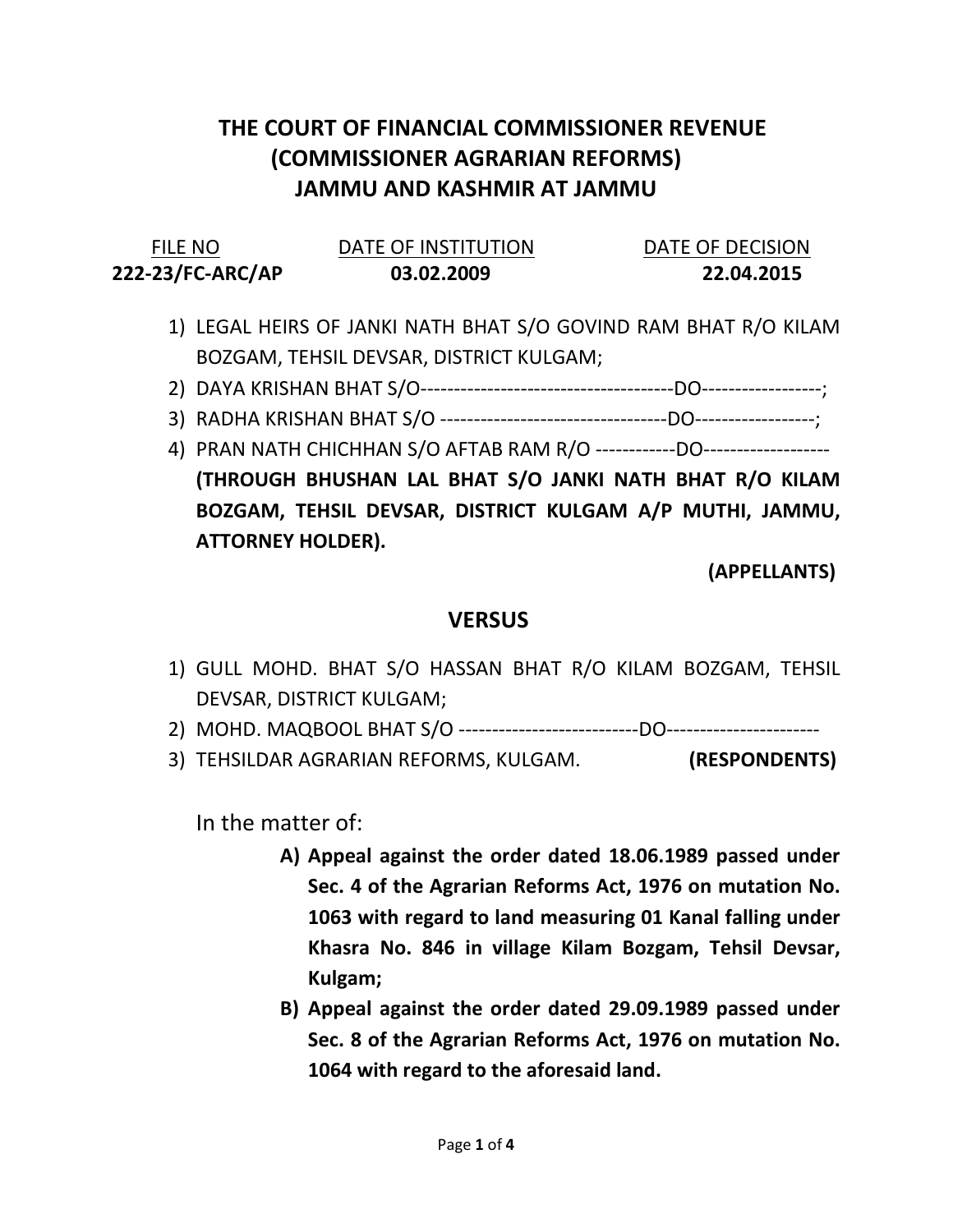For Appellants --- Advocate D.N.Trisal, Advocate M.L.Bhat For Respondent No. 1 & 2 --- Advocate Haji H.R.Salati

## J U D G E M E N T

- 1) The present controversy pertains to land measuring 01 Kanal falling under Khasra No. 846 min. in village Kilam Bozgam, Tehsil Devsar, District Kulgam. This land together with 09 Marlas of other land in the same Khasra No. was in the ownership of the appellants and some others. The Tehsildar Agrarian Reforms, Kulgam, however, attested the impugned mutation No. 1063 by virtue of which the rights and interests of the ex owners over the said land were extinguished u/s 4 of the Agrarian Reforms Act, 1976 and vested in the state. One Ghulam Hassan Bhat, father of respondent No. 1 and 2 was declared as prospective owner. Later, another mutation No. 1064 u/s 8 of the Agrarian Reforms Act, 1976 was attested and the prospective owner was made the absolute owner of the land under consideration.
- 2) Aggrieved, the appellants have challenged the impugned mutations in appeal before this court on various grounds. On 31.05.2011, this court felt it just and proper to transfer the case to the court of the Joint Financial Commissioner for disposal on merits. However, as the said court lacked jurisdiction to try the cases under the Agrarian Reforms Act, 1976, the case was re-submitted to this court and on 29.05.2014, it was again taken up for routine hearing.
- 3) Controverting the assertions made by the appellants, the respondents have filed detailed written submissions which have been duly examined by this court. The foremost question which needs appraisal is regarding the issue of condonation of delay in the matter. This court is of the opinion that the merits of the case outweigh this interim issue and by not condoning the limitation may result in some illegality to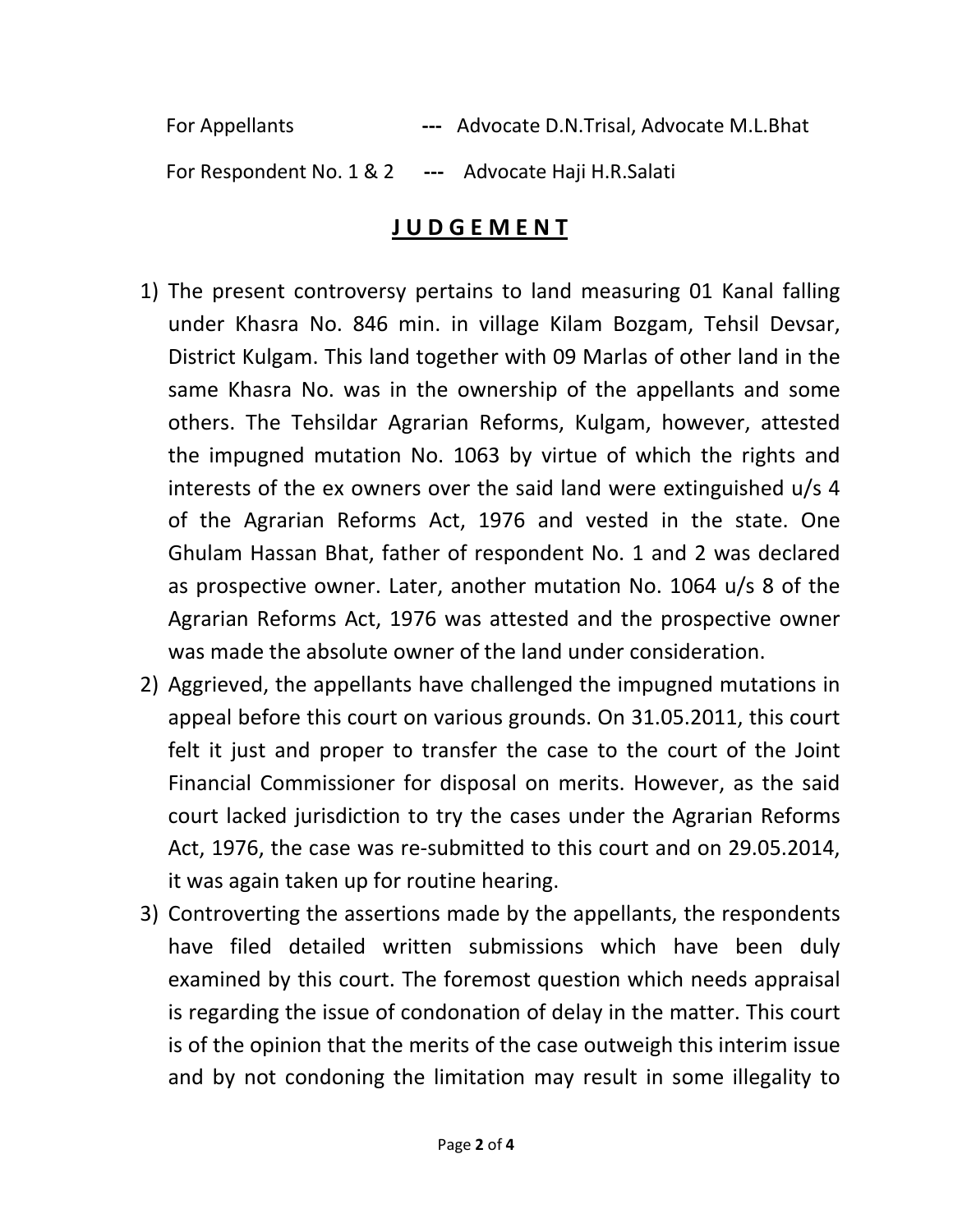prevail over the just provisions of law. In that background, the delay in filing the appeals is liable to be condoned.

- 4) The focus of averments made by the appellants is that they were not provided an opportunity of being heard while attesting the impugned mutations. But it is not possible to settle this controversy as only parat patwar of both the mutations is tagged on with the case file. It is not clear then as to who at all were present when the impugned mutations were attested.
- 5) The second and the more significant assertion of the appellants is regarding the communiqué No. 116/OQ dated 28.05.2008 of Tehsildar Devsar addressed to the Deputy Commissioner, Kulgam which was sent after calling for a report from the Naib Tehsildar and the patwari concerned. The Tehsildar had himself conducted an enquiry on the spot and was of the view that the respondent Nos. 1 and 2 or their father were never the tenants of this land nor did they ever purchase this land. He then recommended to the Deputy Commissioner, Kulgam that since the mutations had been attested at the back of the appellants, they may be declared as null and void. Interestingly, it is seen that in the written objections filed by the respondents, they have not bothered to touch upon this issue inspite of the seriousness of the allegation.
- 6) Further, Rule 21 of the Standing Order 23-A lays down that the Field Qanungo should see as to whether the **Surat Sabiq** is correct as per the **Jamabandi.** He must compare and attest by personal examination the papers to ensure that every entry made by the Patwari in the **Parat Patwar** and the **Parat Sarkar** is correct. He must also note in the **Parat Sarkar** that he has done so with the date below his report with his signatures on both the Parats. But the same has also not been done in the impugned mutations.